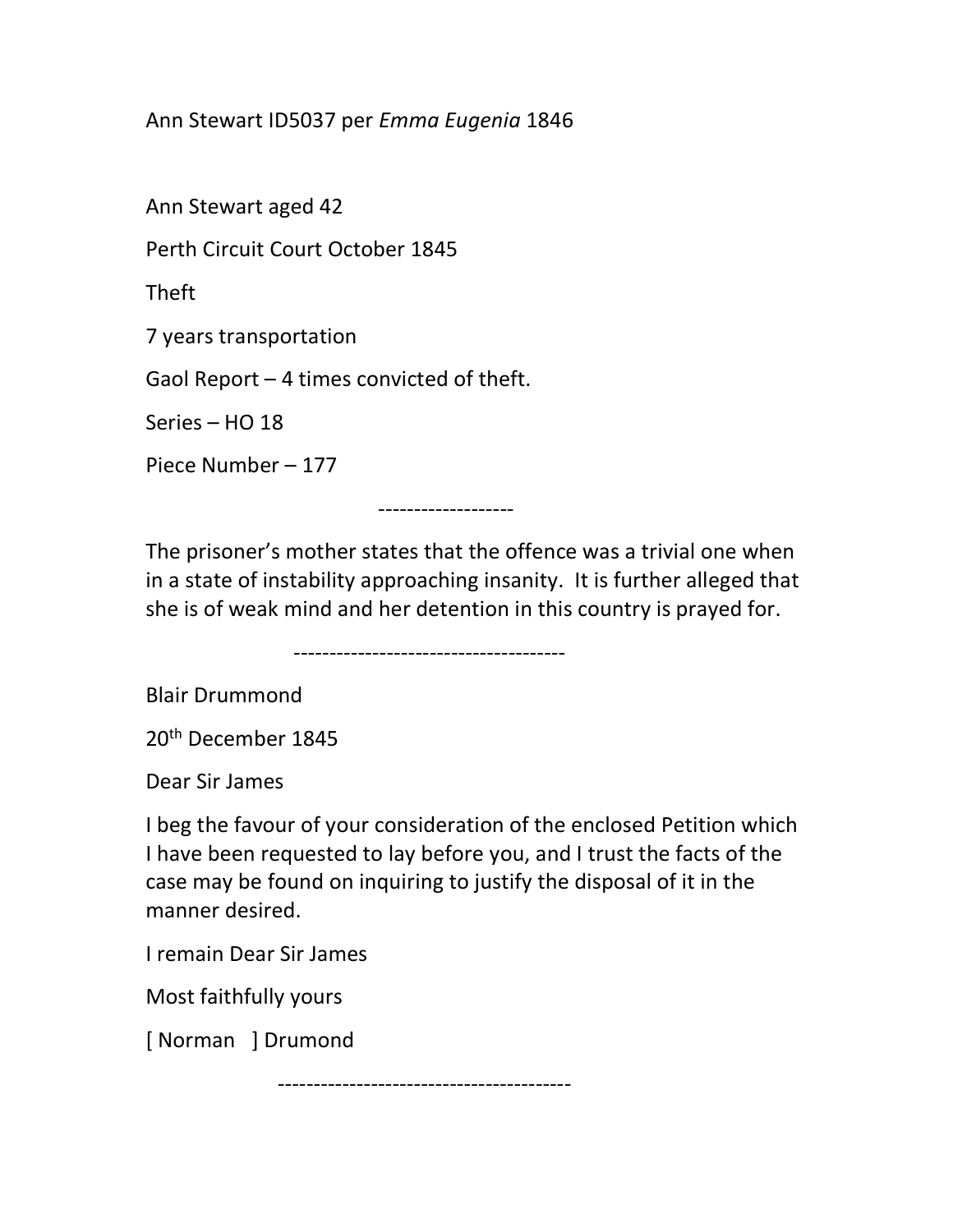Unto the Right Honourable Secretary of State for the Home Department

The Petition of Ann Young or Stewart wife of Lauchlan Stewart residing in Perth.

Humbly Sheweth

That your Petitioner begs leave most respectfully to address your Lordship on behalf of her daughter Ann Stewart who was tried before Lord Wood and the Lord Justice Clerk at Perth upon the 7<sup>th</sup> October last for the crime of theft and sentenced to seven years transportation.

That your petitioner deeply and sincerely regrets the situation in which her daughter by her own conduct has now placed herself and the more so from the fact that she is the mother of two young children unable of course to do anything for their present subsistence. That the crime of which she was tried and found guilty although offensive in the eyes of God and Man was but of a trivial description and committed by her while in a state of insensibility approaching insanity a circumstance well known to the undersigned. That she has for the past twenty years been weak in her mind. That your Petitioner would humbly hope that as her daughter is past the meridian of life your Lordship will be pleased to give instructions for her being placed in one of Her Majesty's Penitentiary in land in where she could make herself useful at the needle or in other aspects in place of sending her abroad. Your Petitioner humbly trusts that your Lordship will be pleased to comply with her request and thus relieve her sorrowful and wounded heart from much grief and pain.

And your Petitioner will ever pray.

---------------------------------

James Bour – Elder

David Cook – Elder